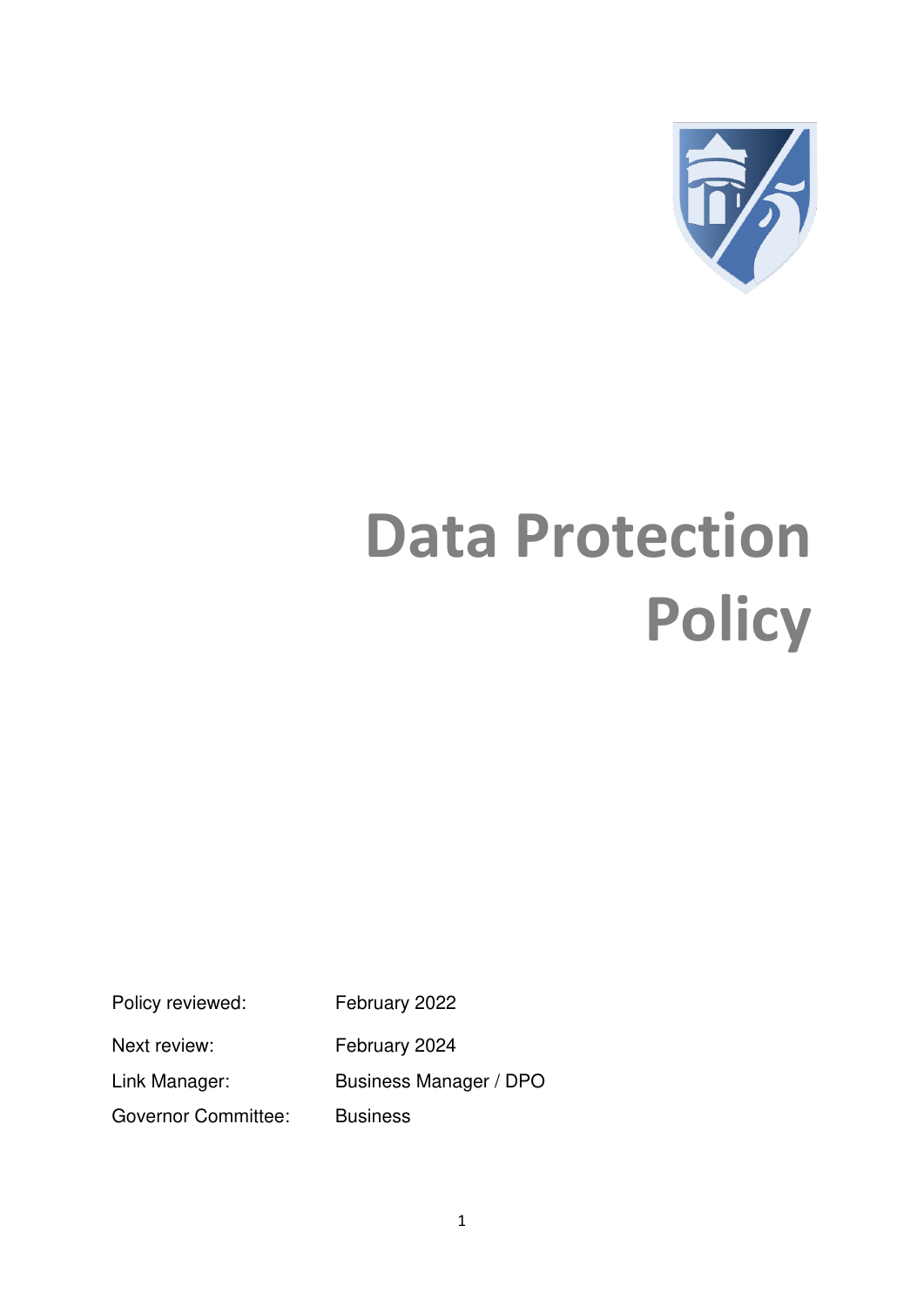# **Contents**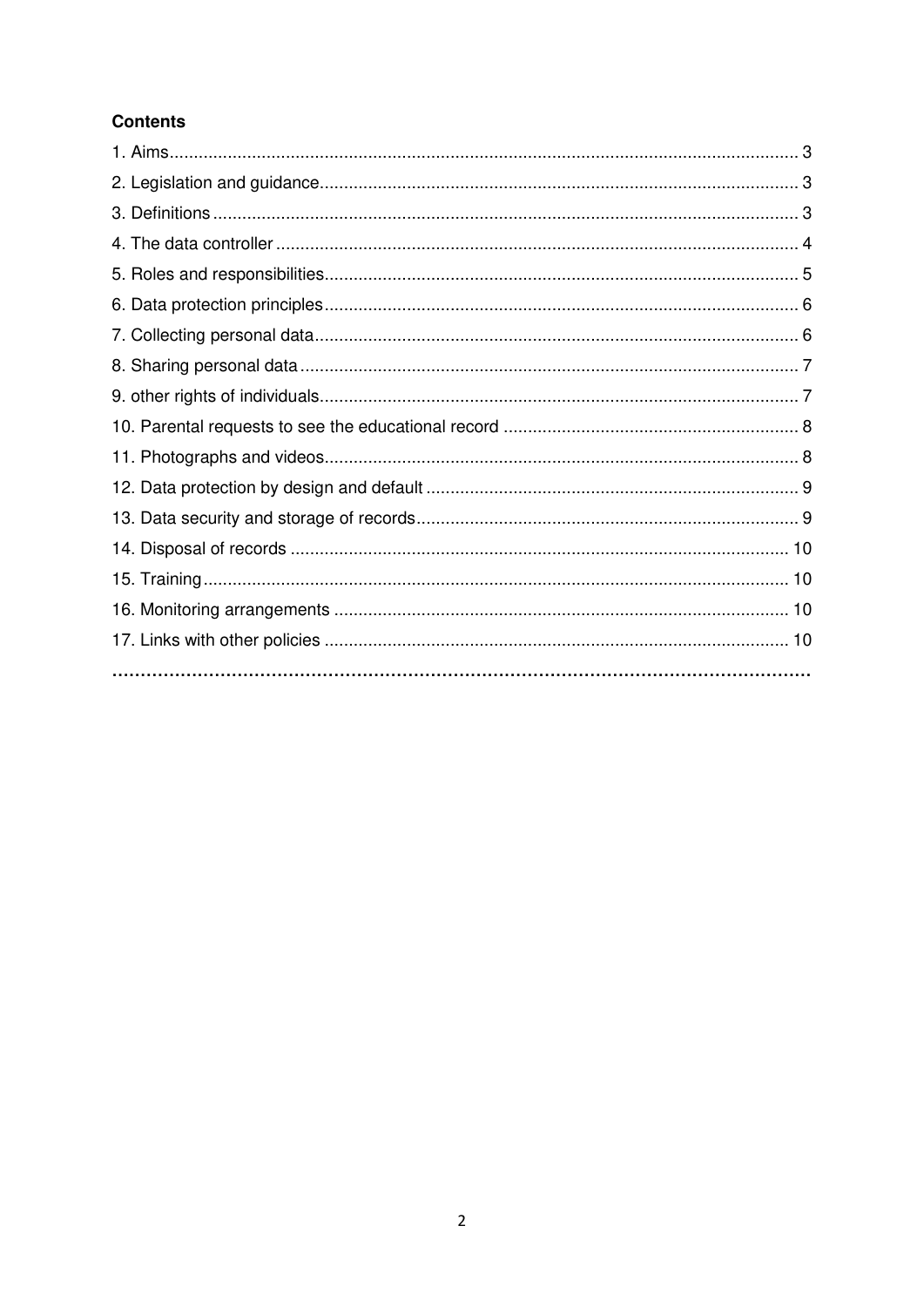## **1. Aims**

Our school aims to ensure that all personal data collected about staff, pupils, parents, governors, visitors and other individuals is collected, stored and processed in accordance with the [UK General Data Protection Regulation \(UK GDPR\)](https://ico.org.uk/for-organisations/guide-to-data-protection/guide-to-the-general-data-protection-regulation-gdpr/) and the provisions of the Data Protection Act 2018 (DPA 2018).

This policy applies to all personal data, regardless of whether it is in paper or electronic format.

## **2. Legislation and guidance**

This policy meets the requirements of the GDPR and the expected provisions of the DPA 2018. It is based on guidance published by the Information Commissioner's Office (ICO) on the [UK GDPR](https://ico.org.uk/for-organisations/guide-to-data-protection/guide-to-the-general-data-protection-regulation-gdpr/) and the ICO's [code of practice for subject access requests.](https://ico.org.uk/media/for-organisations/documents/2014223/subject-access-code-of-practice.pdf)

It also reflects the ICO's [code of practice](https://ico.org.uk/media/for-organisations/documents/1542/cctv-code-of-practice.pdf) for the use of surveillance cameras and personal information. Also, see our CCTV Policy.

In addition, this policy complies with regulation 5 of the  $Eductation$  (Pupil Information) [\(England\) Regulations 2005,](http://www.legislation.gov.uk/uksi/2005/1437/regulation/5/made) which gives parents the right of access to their child's educational record.

## **3. Definitions**

| <b>Term</b>                         | <b>Definition</b>                                                                                                                               |
|-------------------------------------|-------------------------------------------------------------------------------------------------------------------------------------------------|
| <b>Personal data</b>                | Any information relating to an identified, or<br>identifiable, individual.                                                                      |
|                                     | This may include the individual's:                                                                                                              |
|                                     | Name (including initials)                                                                                                                       |
|                                     | Identification number                                                                                                                           |
|                                     | Location data                                                                                                                                   |
|                                     | Online identifier, such as a<br>username                                                                                                        |
|                                     | It may also include factors specific to the<br>individual's physical, physiological, genetic,<br>mental, economic, cultural or social identity. |
| Special categories of personal data | Personal data which is more sensitive and<br>so needs more protection, including<br>information about an individual's:                          |
|                                     | Racial or ethnic origin                                                                                                                         |
|                                     | Political opinions                                                                                                                              |
|                                     | Religious or philosophical beliefs                                                                                                              |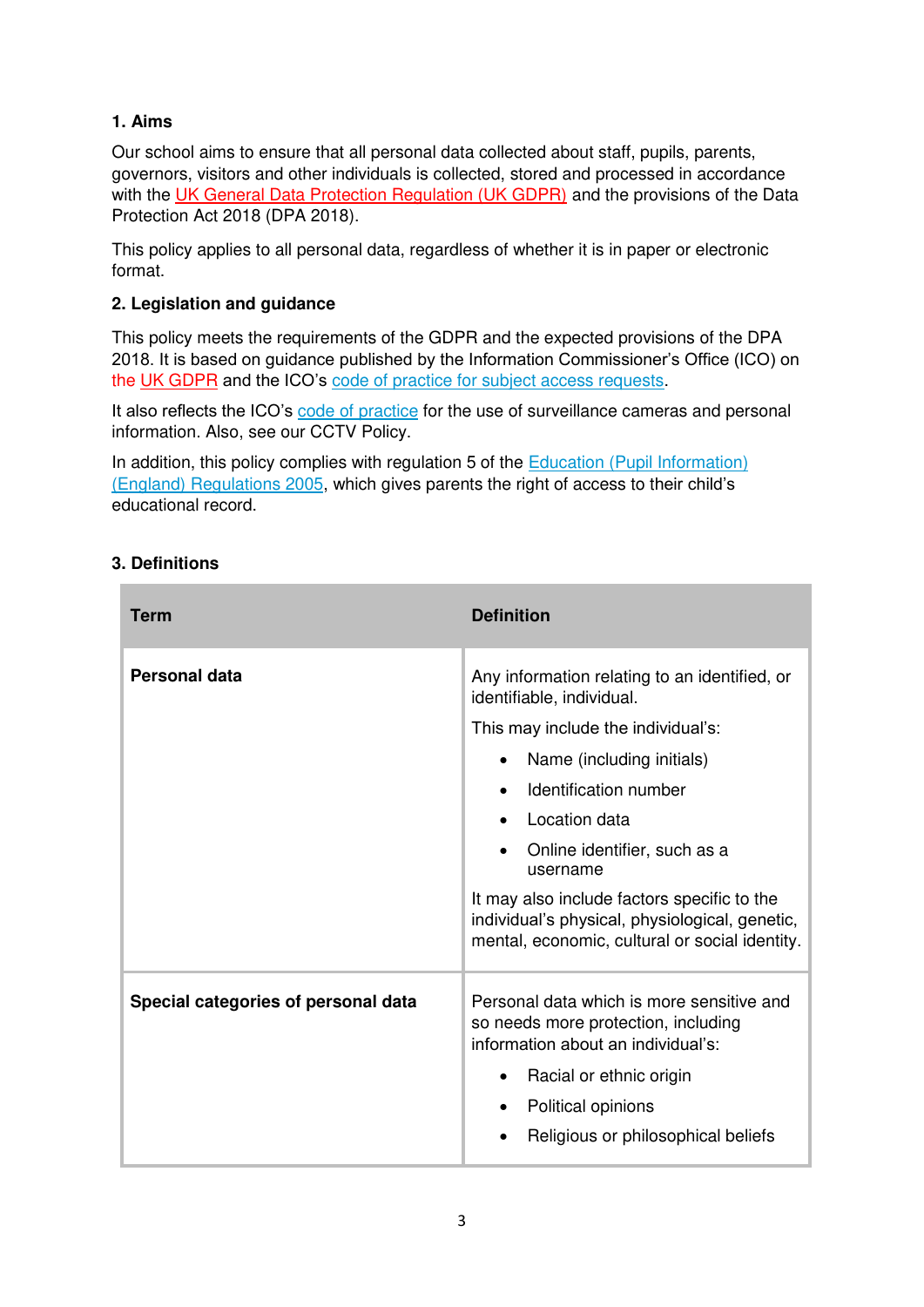|                      | Trade union membership<br>Genetics<br>Biometrics (such as fingerprints,<br>retina and iris patterns), where used<br>for identification purposes<br>Health – physical or mental<br>$\bullet$<br>Sex life or sexual orientation       |
|----------------------|-------------------------------------------------------------------------------------------------------------------------------------------------------------------------------------------------------------------------------------|
| <b>Processing</b>    | Anything done to personal data, such as<br>collecting, recording, organising,<br>structuring, storing, adapting, altering,<br>retrieving, using, disseminating, erasing or<br>destroying.<br>Processing can be automated or manual. |
| Data subject         | The identified or identifiable individual<br>whose personal data is held or processed.                                                                                                                                              |
| Data controller      | A person or organisation that determines<br>the purposes and the means of processing<br>of personal data.                                                                                                                           |
| Data processor       | A person or other body, other than an<br>employee of the data controller, who<br>processes personal data on behalf of the<br>data controller.                                                                                       |
| Personal data breach | A breach of security leading to the<br>accidental or unlawful destruction, loss,<br>alteration, unauthorised disclosure of, or<br>access to personal data.                                                                          |

## **4. The data controller**

Our school processes personal data relating to parents, pupils, staff, governors, visitors and others, and therefore is a data controller.

The school is registered with number Z5618204.with the information commissioner's office and renews this registration annually in September.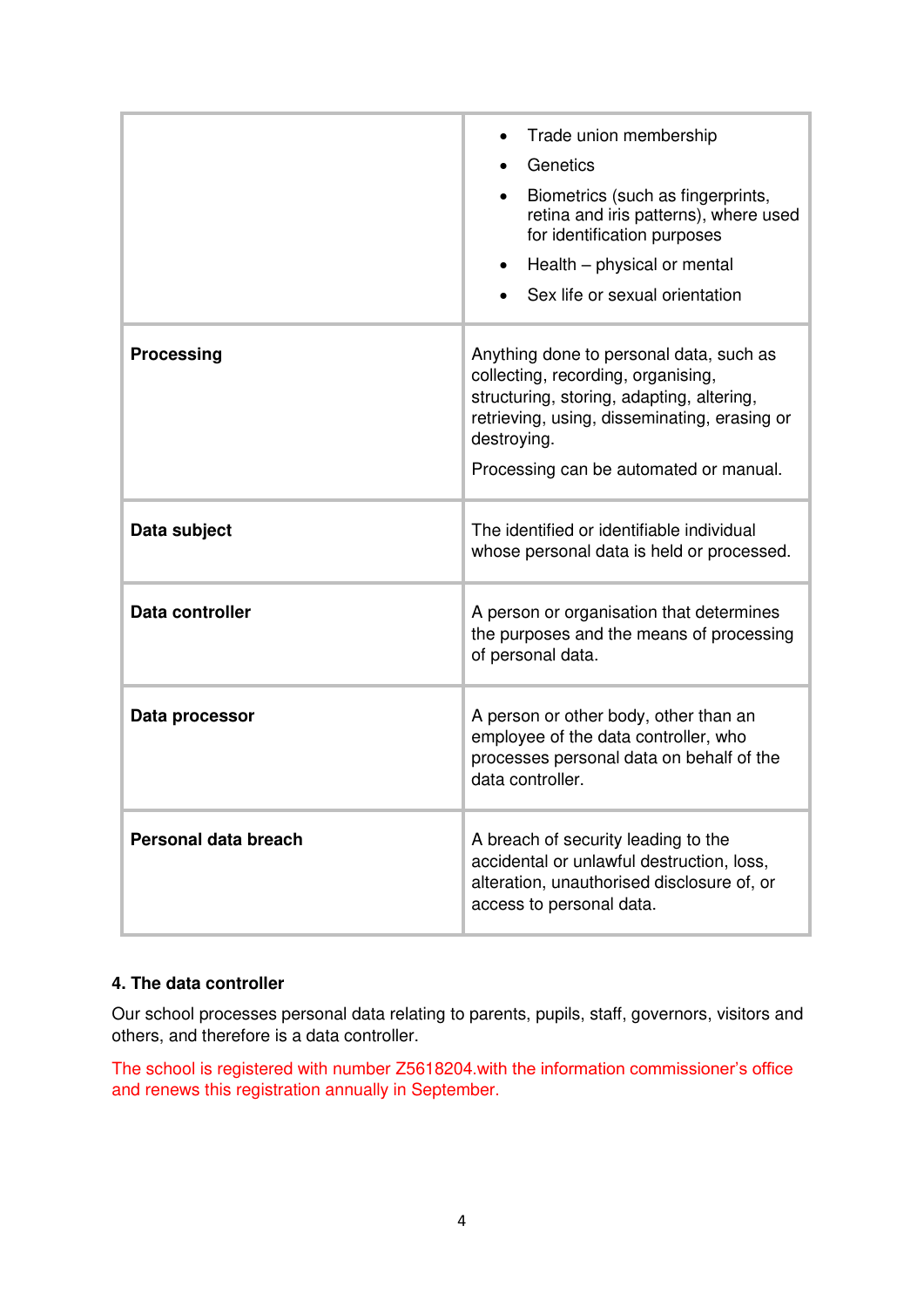#### **5. Roles and responsibilities**

This policy applies to **all staff** employed by our school, and to external organisations or individuals working on our behalf. Staff who do not comply with this policy may face disciplinary action.

#### **5.1 Governing board**

The governing board has overall responsibility for ensuring that our school complies with all relevant data protection obligations.

#### **5.2 Data protection officer**

The data protection officer (DPO) is responsible for overseeing the implementation of this policy, monitoring our compliance with data protection law, and developing related policies and guidelines where applicable.

They will provide an annual report of their activities directly to the governing board and, where relevant, report to the board their advice and recommendations on school data protection issues.

The DPO is also the first point of contact for individuals whose data the school processes, and for the ICO.

Full details of the DPO's responsibilities are set out in their job description.

Our DPO is Matthew Keeffe of Keeffe and Associates Ltd and is contactable via email [matt@keeffeandassociates.co.uk](mailto:matt@keeffeandassociates.co.uk) 

#### **5.3 Headteacher**

The headteacher acts as the representative of the data controller on a day-to-day basis.

#### **5.4 All staff**

Staff are responsible for:

- Collecting, storing and processing any personal data in accordance with this policy
- Informing the school of any changes to their personal data, such as a change of address
- Contacting the DPO in the following circumstances:
	- $\circ$  With any questions about the operation of this policy, data protection law, retaining personal data or keeping personal data secure
	- $\circ$  If they have any concerns that this policy is not being followed
	- $\circ$  If they are unsure whether or not they have a lawful basis to use personal data in a particular way
	- $\circ$  If they need to rely on or capture consent, draft a privacy notice, deal with data protection rights invoked by an individual, or transfer personal data to or outside the European Economic Area
	- o If there has been a data breach
	- $\circ$  Whenever they are engaging in a new activity that may affect the privacy rights of individuals
	- $\circ$  If they need help with any contracts or sharing personal data with third parties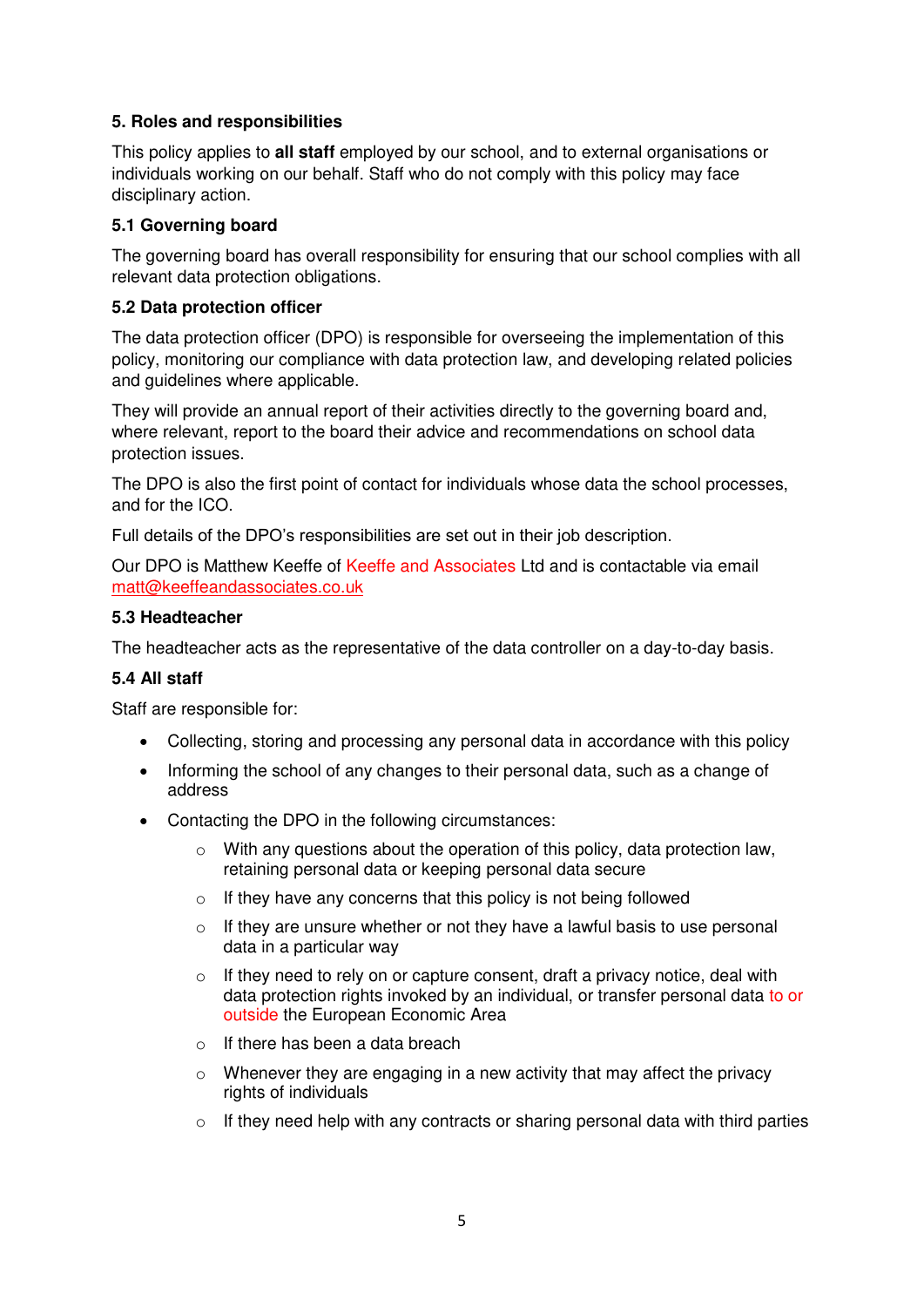## **6. Data protection principles**

The UK GDPR is based on data protection principles that our school must comply with.

The principles say that personal data must be:

- Processed lawfully, fairly and in a transparent manner
- Collected for specified, explicit and legitimate purposes
- Adequate, relevant and limited to what is necessary to fulfil the purposes for which it is processed
- Accurate and, where necessary, kept up to date
- Kept for no longer than is necessary for the purposes for which it is processed
- Processed in a way that ensures it is appropriately secure

This policy sets out how the school aims to comply with these principles.

## **7. Collecting personal data**

## **7.1 Lawfulness, fairness and transparency**

We will only process personal data where we have one of 6 'lawful bases' (legal reasons) to do so under data protection law:

- The data needs to be processed so that the school can **fulfil a contract** with the individual, or the individual has asked the school to take specific steps before entering into a contract
- The data needs to be processed so that the school can **comply with a legal obligation**
- The data needs to be processed to ensure the **vital interests** of the individual e.g. to protect someone's life
- The data needs to be processed so that the school, as a public authority, can perform a task **in the public interest,** and carry out its official functions
- The data needs to be processed for the **legitimate interests** of the school or a third party (provided the individual's rights and freedoms are not overridden)
- The individual (or their parent/carer when appropriate in the case of a pupil) has freely given clear **consent**

For special categories of personal data, we will also meet one of the special category conditions for processing which are set out in the UK GDPR under the Data Protection Act 2018.

If we offer online services to pupils, such as classroom apps, and we intend to rely on consent as a basis for processing, we will get parental consent (except for online counselling and preventive services).

Whenever we first collect personal data directly from individuals, we will provide them with the relevant information required by data protection law.

## **7.2 Limitation, minimisation and accuracy**

We will only collect personal data for specified, explicit and legitimate reasons. We will explain these reasons to the individuals when we first collect their data.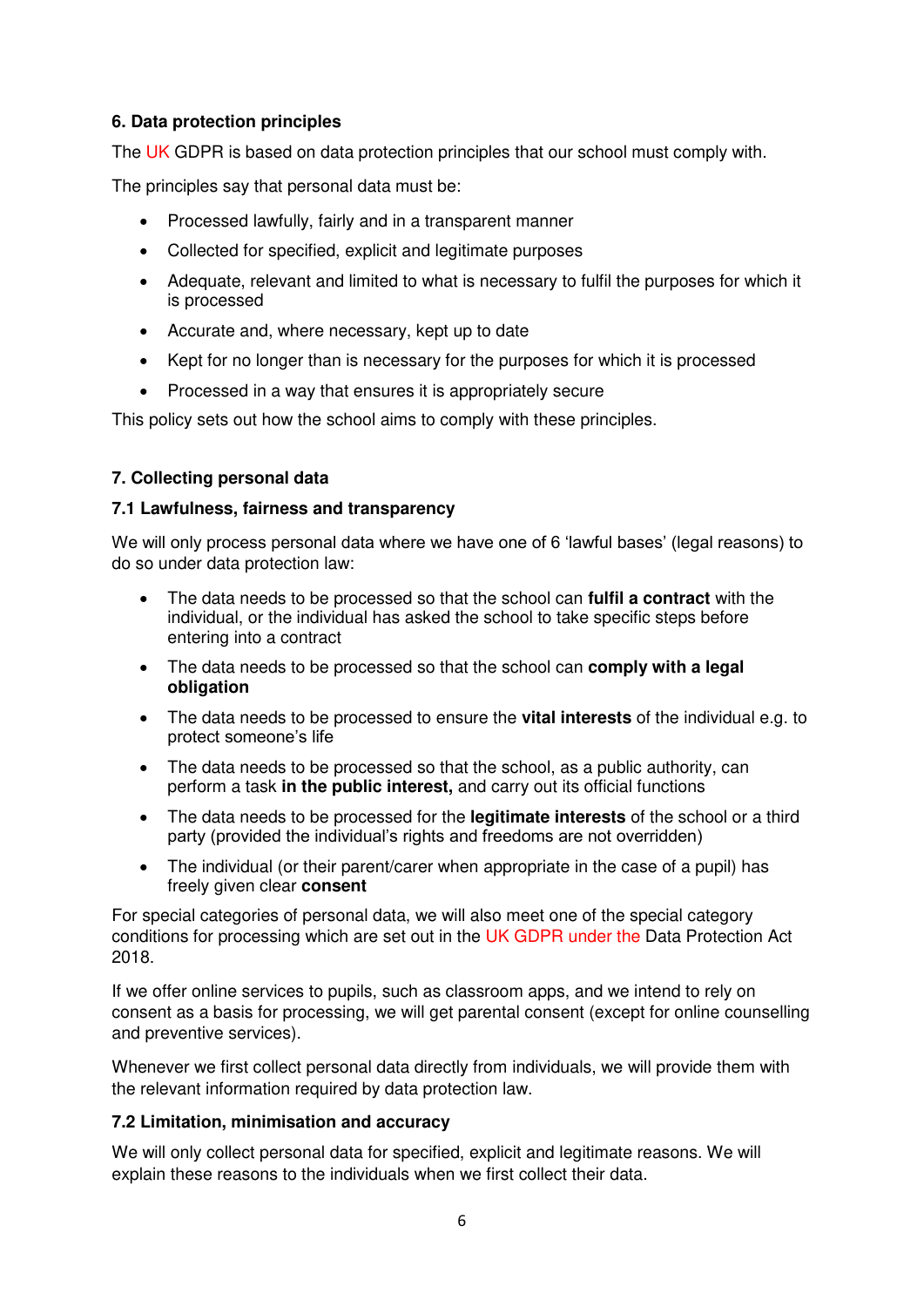If we want to use personal data for reasons other than those given when we first obtained it, we will inform the individuals concerned before we do so, and seek consent where necessary.

Staff must only process personal data where it is necessary in order to do their jobs.

When staff no longer need the personal data they hold, they must ensure it is deleted or anonymised. This will be done in accordance with the school's Record Management Policy.

## **8. Sharing personal data**

We will not normally share personal data with anyone else, but may do so where:

- There is an issue with a pupil or parent/carer that puts the safety of our staff at risk
- We need to liaise with other agencies we will seek consent as necessary before doing this
- Our suppliers or contractors need data to enable us to provide services to our staff and pupils – for example, IT companies. When doing this, we will:
	- $\circ$  Only appoint suppliers or contractors which can provide sufficient quarantees that they comply with data protection law
	- $\circ$  Establish a data sharing agreement with the supplier or contractor, either in the contract or as a standalone agreement, to ensure the fair and lawful processing of any personal data we share
	- o Only share data that the supplier or contractor needs to carry out their service, and information necessary to keep them safe while working with us

We will also share personal data with law enforcement and government bodies where we are legally required to do so, including for:

- The prevention or detection of crime and/or fraud
- The apprehension or prosecution of offenders
- The assessment or collection of tax owed to HMRC
- In connection with legal proceedings
- Where the disclosure is required to satisfy our safeguarding obligations
- Research and statistical purposes, as long as personal data is sufficiently anonymised or consent has been provided

We may also share personal data with emergency services and local authorities to help them to respond to an emergency situation that affects any of our pupils or staff.

Where we transfer personal data to or outside of outside the European Economic Area, we will do so in accordance with data protection law.

## **9. Other rights of individuals**

#### **9.1 Other data protection rights of the individual**

In addition to the right to make a subject access request (see above), and to receive information when we are collecting their data about how we use and process it (see section 7), individuals also have the right to:

Withdraw their consent to processing at any time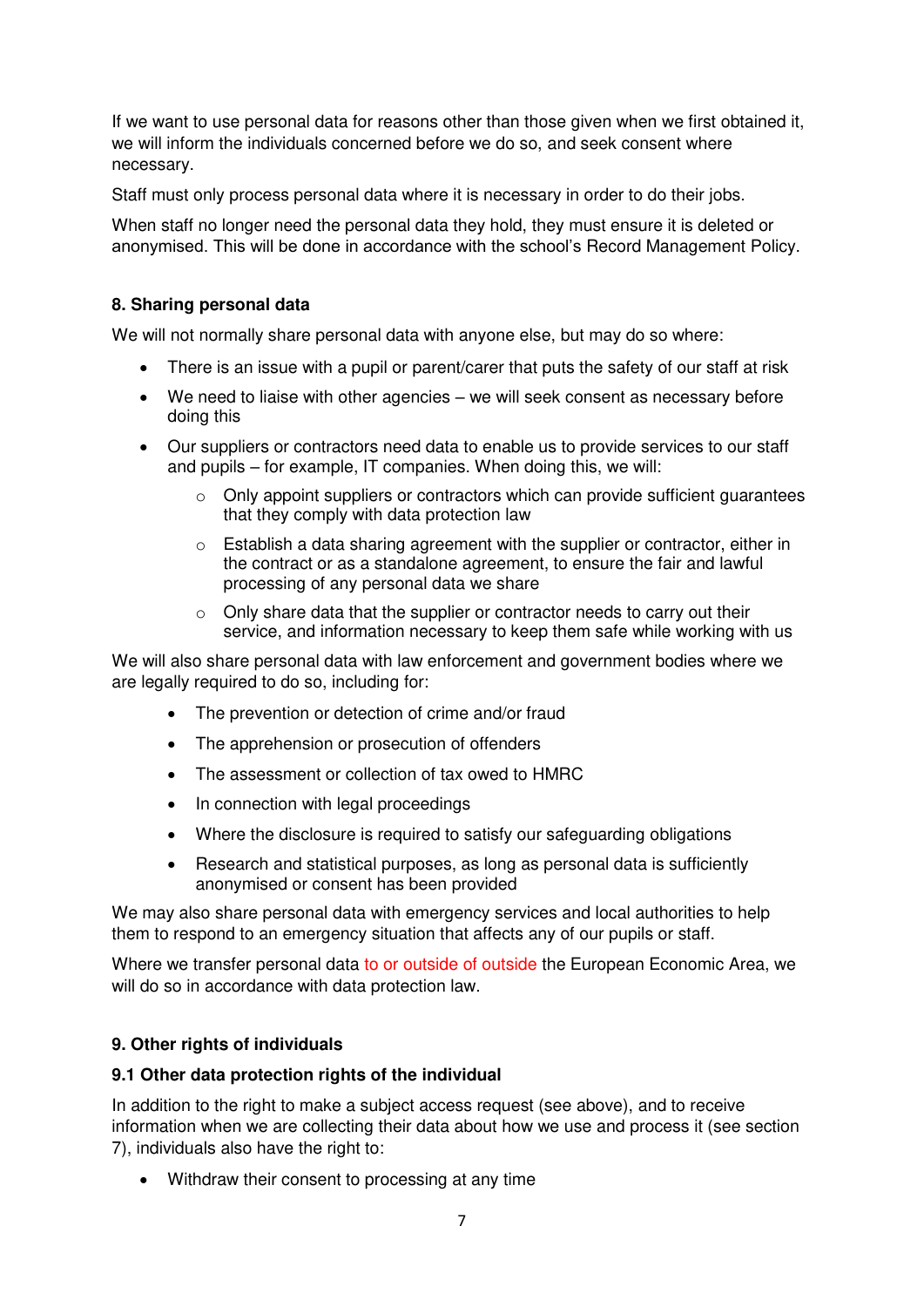- Ask us to rectify, erase or restrict processing of their personal data, or object to the processing of it (in certain circumstances)
- Prevent use of their personal data for direct marketing
- Challenge processing which has been justified on the basis of public interest
- Request a copy of agreements under which their personal data is transferred to or outside of the European Economic Area
- Object to decisions based solely on automated decision making or profiling (decisions taken with no human involvement, that might negatively affect them)
- Prevent processing that is likely to cause damage or distress
- Be notified of a data breach in certain circumstances
- Make a complaint to the ICO
- Ask for their personal data to be transferred to a third party in a structured, commonly used and machine-readable format (in certain circumstances)

Individuals should submit any request to exercise these rights to the DPO. If staff receive such a request, they must immediately forward it to the DPO.

## **10. Parental requests to see the educational record**

Parents, or those with parental responsibility, have a legal right to free access to their child's educational record (which includes most information about a pupil) within 15 school days of receipt of a written request.

#### **11. Photographs and videos**

As part of our school activities, we may take photographs and record images of individuals within our school.

We will obtain written consent from parents/carers for photographs and videos to be taken of their child for communication, marketing and promotional materials. We will clearly explain how the photograph and/or video will be used to both the parent/carer and pupil.

Uses may include:

- Within school on notice boards and in school magazines, brochures, newsletters, etc.
- Outside of school by external agencies such as the school photographer, newspapers, campaigns
- Online on our school website or social media pages

Consent can be refused or withdrawn at any time. If consent is withdrawn, we will delete the photograph or video and not distribute it further.

When using photographs and videos in this way we will not accompany them with any other personal information about the child, to ensure they cannot be identified.

See our safeguarding policy for more information on our use of photographs and videos.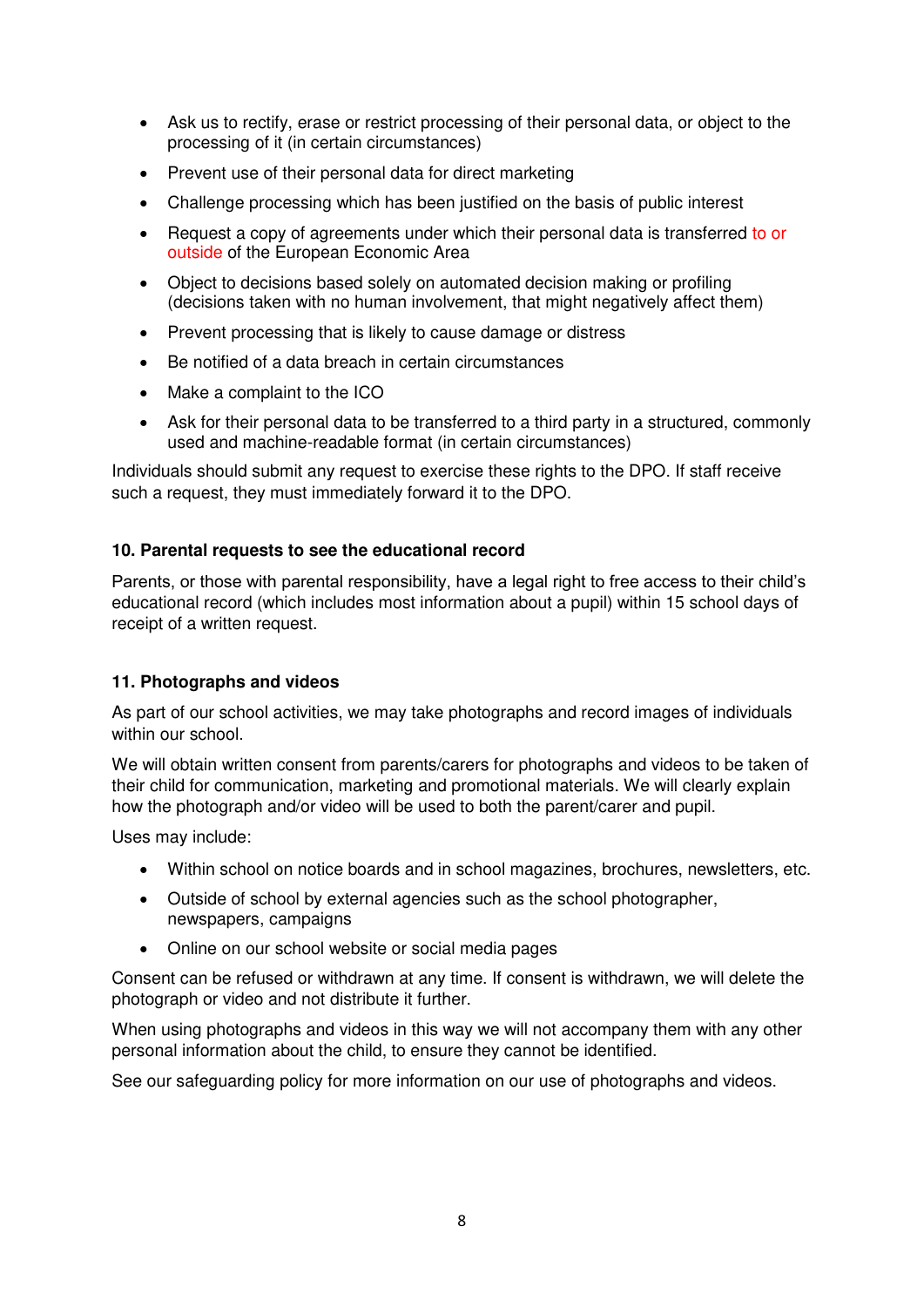## **12. Data protection by design and default**

We will put measures in place to show that we have integrated data protection into all of our data processing activities, including:

- Appointing a suitably qualified DPO, and ensuring they have the necessary resources to fulfil their duties and maintain their expert knowledge
- Only processing personal data that is necessary for each specific purpose of processing, and always in line with the data protection principles set out in relevant data protection law (see section 6)
- Completing privacy impact assessments where the school's processing of personal data presents a high risk to rights and freedoms of individuals, and when introducing new technologies (the DPO will advise on this process)
- Integrating data protection into internal documents including this policy, any related policies and privacy notices
- Regularly training members of staff on data protection law, this policy, any related policies and any other data protection matters; we will also keep a record of attendance
- Regularly conducting reviews and audits to test our privacy measures and make sure we are compliant
- Maintaining records of our processing activities, including:
	- o For the benefit of data subjects, making available the name and contact details of our school and DPO and all information we are required to share about how we use and process their personal data (via our privacy notices)
	- $\circ$  For all personal data that we hold, maintaining an internal record of the type of data, data subject, how and why we are using the data, any third-party recipients, how and why we are storing the data, retention periods and how we are keeping the data secure

## **13. Data security and storage of records**

We will protect personal data and keep it safe from unauthorised or unlawful access, alteration, processing or disclosure, and against accidental or unlawful loss, destruction or damage.

In particular:

- Paper-based records and portable electronic devices, such as laptops and hard drives that contain personal data are kept under lock and key when not in use
- Papers containing confidential personal data must not be left on office and classroom desks, on staffroom tables, pinned to notice/display boards, or left anywhere else where there is general access
- Where personal information needs to be taken off site, staff must sign it in and out from the school office
- Passwords that are at least 8 characters long containing letters and numbers are used to access school computers, laptops and other electronic devices. Staff and pupils are reminded to change their passwords at regular intervals
- Encryption software is used to protect all portable devices and removable media, such as laptops and USB devices